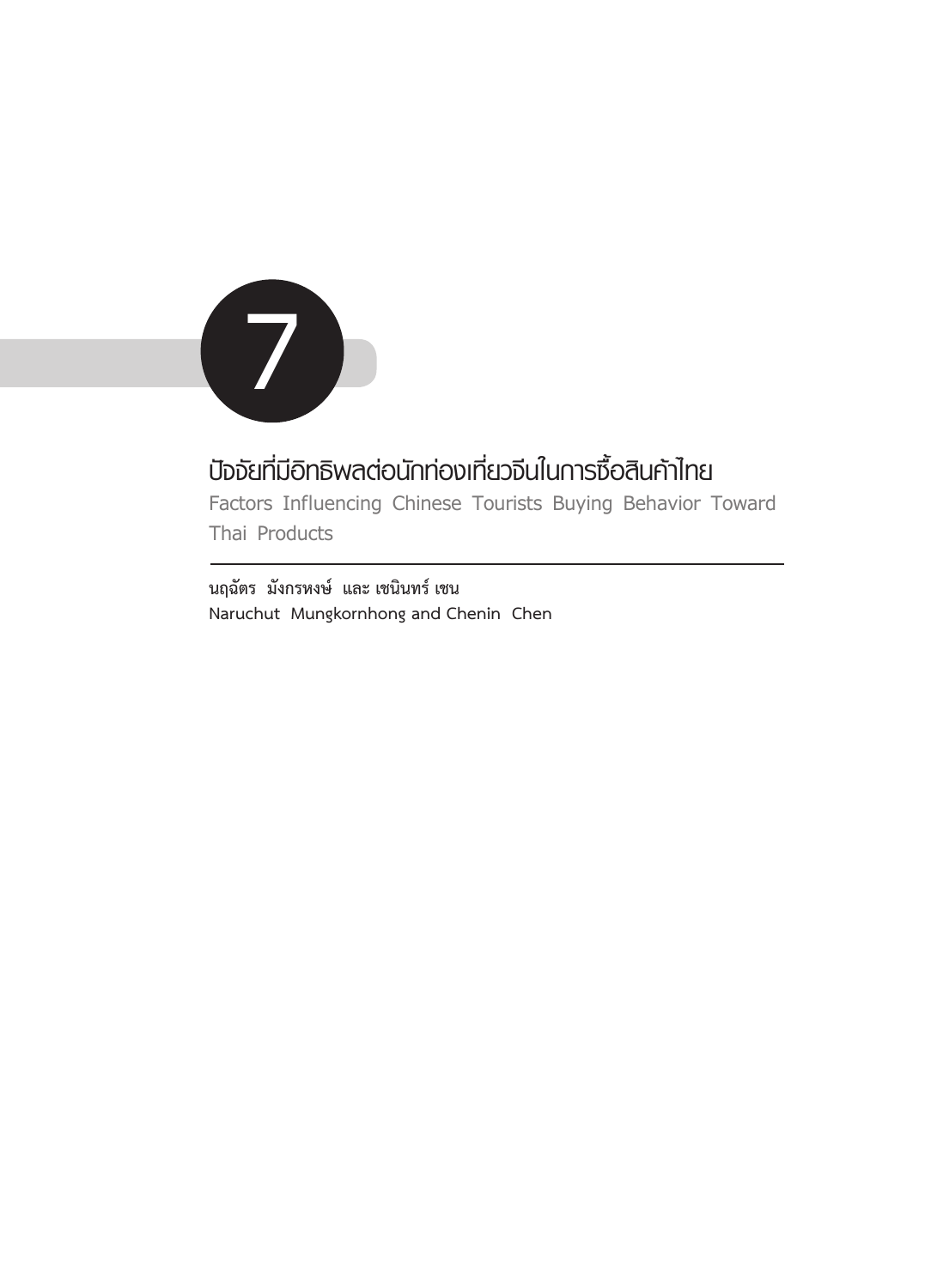



# **ปัจจัยที่มีอิทธิพลต่อนักท่องเที่ยวจีนในการซื้อสินค้าไทย**

**Factors Influencing Chinese Tourists Buying Behavior Toward Thai Products** 

*Received : April 2, 2019 Revised : June 12, 2019 Accepted : June 19, 2019*

นฤฉัตร มังกรหงษ์<sup>1</sup> และ เชนินทร์ เชน<sup>2</sup> **Naruchut Mungkornhong and Chenin Chen**

# **บทคัดย่อ**

งานวิจัยนี้ทำการสำรวจปัจจัยที่มีอิทธิพลต่อนักท่องเที่ยวจีนในการซื้อสินค้าที่ผลิตในประเทศไทยจากการทบทวน วรรณกรรมได้ระบุสองปัจจัยภายนอกและหนึ่งปัจจัยภายใน โดยปัจจัยภายนอกหมายรวมถึง ประเทศต้นกำเนิดและปัจจัยเชิง ้สังคม ขณะที่ปัจจัยภายในหมายรวมถึง ปัจจัยเชิงจิตวิทยา โดยได้ทำการสำรวจนักท่องเที่ยวจีน 202 คน เพื่อทดสอบสมมุติฐาน และกรอบแนวคิดของงานวิจัยนี้ จากผลการวิเคราะห์พบว่า ปัจจัยภายใต้ประเทศต้นกำเนิดสองปัจจัย ได้แก่ ปัจจัยด้านเทคโนโลยี และปัจจัยด้านมนุษย์นั้นส่งผลกระทบระดับกลางกับพฤติกรรมการซื้อของนักท่องเที่ยวจีนต่อสินค้าที่ผลิตในประเทศไทย (adj. *R*2 = .308) แต่อย่างไรก็ตาม มีเพียงแค่ปัจจัยด้านเพื่อนและครอบครัวที่อยู่ภายใต้ปัจจัยทางสังคมที่แสดงให้เห็นว่ามี ผลกระทบแต่เป็นการคาดการณ์ที่อ่อน (adj.  $R^2$  = .191) ในส่วนของปัจจัยภายในนั้น มีผลต่อการตัดสินใจซื้อของนักท่องเที่ยว จีนที่เข้มข้นที่สุด (adj.  $R^2 = .633$ ) โดยปัจจัยดังกล่าวนี้ รวมถึงแรงกระตุ้นการรับรู้ความเชื่อและทัศนคติ **ค�ำส�ำคัญ :** ประเทศต้นก�ำเนิด; ปัจจัยเชิงสังคม; ปัจจัยเชิงจิตวิทยา

# **7**

# **Abstract**

This research investigates the factors that influence consumer buying behavior for made in Thailand products by Chinese tourists. Following a review of the literature, two external factors and one internal factor were identified. The external factors included country of originand social factors. The internal factors were psychological factors. A survey of Chinese tourists (n = 202) was used to test the conceptual framework and hypotheses. The results of the analysis showed that two Country of Origin (COO) factors (technology and human factors) had a significant moderate effect on the consumer buying behavior for made in Thailand products (adj.  $R^2$  = .308). However, only family and friends had an effect in terms of social factors, with only a weak predictability (adj.  $R^2$  = .191). The internal factors had the strongest effect (adj.  $R^2$  = .633), with factors including motivation, perception, and beliefs and attitudes, influencing the consumer buying decision. **Keywords :** Country of origin; Social factor; Psychological factors

#### **Introduction**

Based on the survey conducted by the Ministry of Tourism and Sports, there is 9,805,753 Chinese tourists visited Thailand in 2017 (Ministry of Tourism & Sports, 2018) and they use 41% of their travel budget

<sup>1</sup>Graduate School, Chulalongkorn University 254 : Phayathai Road, Pathumwan, Bangkok 10330 โทรฯ : 02-5523500-9 E-mail : bellgiumm@gmail.com

 $^{\text{2}}$ วิทยาลัยนานาชาติ มหาวิทยาลัยเกริก 3 ถนนรามอินทรา ซอย1 แขวงอนุสาวรีย์ เขตบางเขน กรุงเทพฯ โทรฯ : 02-5523500-9 E-mail : chenin@email.krirk.ac.th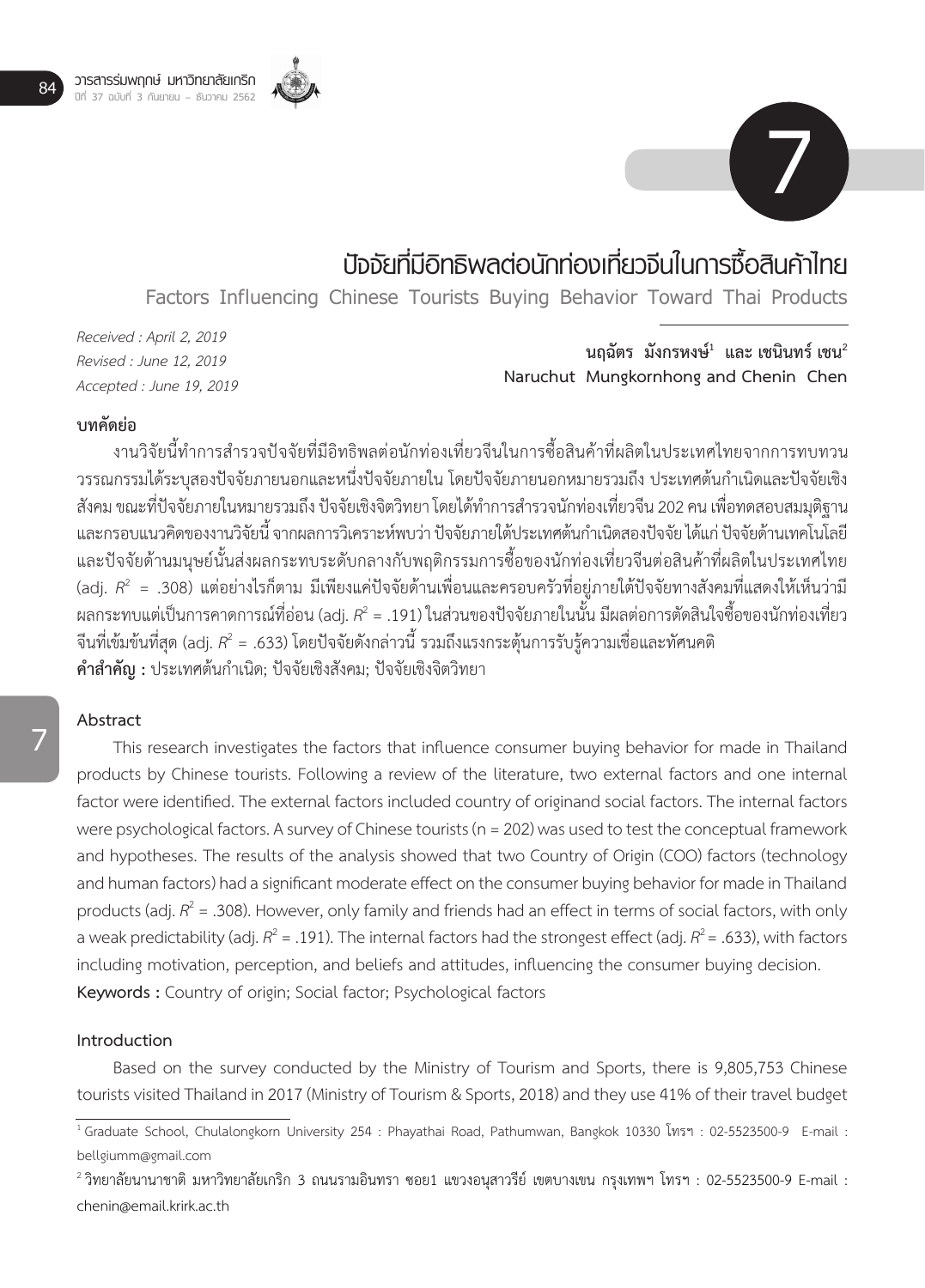for shopping, while reserving only 4% for food. From the Statistics of average expenditure of international tourist arrivals, Chinese tourists spend 1945.69 baht for shopping per person per day which means this number will multiply by number of nights they stay, according to statistics, approximately 8 nights. This can be said that Chinese tourists are willing to pay for their shopping 15,560 baht per person.

According to the report of Kasikorn Research Center, in 2018, the number of Chinese tourist is estimated to reach 10.4-10.6 million, gained 6.3-8.4 percent while the total income from Chinese tourist is estimated at around 573,100-584,600 million baht, gained 9.3-11.4 percent from previous year. It's the very important income of Thailand.

This research aims to investigate factors influencing Chinese tourists' purchase decision toward Thai products, in order to improve and enhance more purchasing of Thai products.

#### **Literature Review**

# **External Factors Influencing Buying Behavior**

### **Country of Origin (COO)**

**Government policy**. Government policy is a broad category that includes factors like investment policy and incentives as well as regulation, laws, and other government policies that affect business activities and investment (Wang et al., 2009). There are several types of government policies that could influence tourism decision-making. One of these policies is visa policy, as it has been shown that the ease of arranging visas or other travel permissions influences traveler's intention to visit a location (Han et al., 2011). Tax and duty exemptions on purchases made in-country could also influence tourism decision-making on spending, because they make products cheaper compared to normal prices (Dombrovski & Hodzic, 2010).

**Economic factors.** Economic factors that relate to COO include the general economic situation of the country, especially in comparison to the home country (Sharma, 2011). For example, countries that demonstrate high economic stability and moderate economic growth may be perceived more positively than countries that have weaker or less stable economic conditions. Economic conditions can also influence the perception of whether a product is a luxury good or service; for example, countries with lower economic stability or lower incomes may be perceived to have lower quality and production standards (Ahmed & D'Astous, 2008).

**Technology.** In relation to COO, technology refers to the perception of the country's technological base and how advanced it is. This factor may be particularly important in COO product evaluations. For example, China's industrial technology advancement influenced consumer perceptions about Chinese automobile brands. In this research, technology evaluations including technological research and technology advancement were questioned, as these perceptions have been found to influence consumer perceptions (Wang & Yang, 2008).

**Human factors.** Human factors may be particularly important in tourism because tourism services have a high level of personal contact. The social acceptance and friendliness of the country's people is often identified as one of the factors that influence tourism choices and decisions when selecting a destination (Hall, 2014). Thailand, which has long been marketed as the "land of smiles" based on the friendliness of its people, may have a particularly high role for service quality and friendliness in tourism perceptions of country of origin and subsequent decisions (Boon-Itt & Rompho, 2012).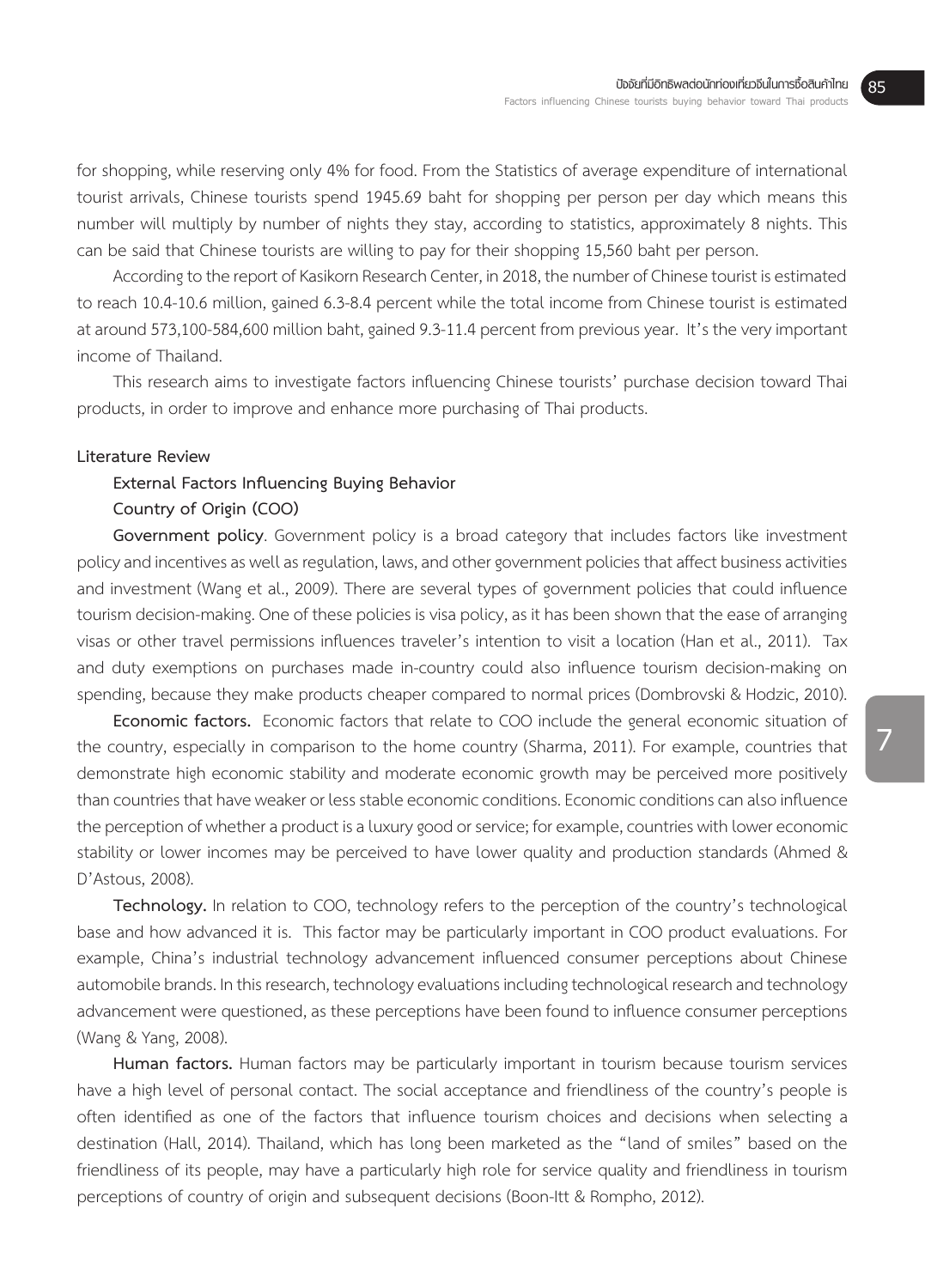

#### **Social Influences**

**Social role and status.** The individual's perceived social role and status, including class, gender, age, and membership in groups, has long been recognized as one of the factors that influences the consumer's decision for specific purchases (Solomon, et al., 2013). This relationship emerges because consumers perceive specific goods or services to be for or not for them based in part on their social status. Consumers also purchase specific goods, such as brands or products from specific countries, to assert their social status (Khan & Bamber, 2008).

**Celebrities.** Celebrity endorsement of products or services is a marketing practice in which celebrities are used to promote and place products in a way that is visible to the consumer (Pradhan et al., 2016). There are also cases of natural or spontaneous celebrity endorsement, where celebrities wear or promote products without active marketing (Solomon et al., 2013). Celebrities can influence consumer attitudes and purchase decisions, but this is a complex relationship that depends on the celebrity's attractiveness and credibility, the congruence between the brand and the celebrity, and the congruence between the celebrity and the consumer's self-concept (Pradhan et al., 2016).

**Family and friends.** The consumer's family and friends are typically regarded as trusted sources of information about products, which can be perceived in different ways. First, family and friends are the source of direct word of mouth (WOM) or recommendations for or against specific products and services that consumers use to make purchase decisions. Second, family and friends establish subjective or social norms that consumers use to determine what is appropriate in terms of consumption for their social status and class. Because family and friends tend to share social status, their purchase decisions can serve as cues for the consumer when making their own purchase decisions (Solomon et al., 2013). Moreover, Gao et al. (2014) showed that Chinese travelers often relied on their fellow travelers including family and friends when making purchasing decisions, suggesting it is an important factor to Chinese travelers.

#### **Internal Factors Influencing Buying Behaviour**

In addition to external stimuli like those discussed above, internal factors influence consumer purchase decisions (Noel, 2017). This research focuses on psychological factors. There are four psychological factors that could influence the consumer purchase decision, including motivations, perceptions, learning, and beliefs and attitudes.

#### **Motivations**

Motivations in a consumer sense may typically be regarded as stemming from needs or desires, which form in response to environmental conditions. For example, Maslow's hierarchy of needs establishes five levels of basic needs, which people may be motivated by (Noel, 2017). At the bottom levels of physiological and safety needs, consumers are purchasing goods to ensure basic physical needs and security are met. The nature of purchasing the products investigated here suggests that motivations will include belongingness (supporting gifting relationships), esteem (social status), and potentially self-actualization.

#### **Perceptions**

The second internal factor considered here is that of perceptions, or the process by which stimuli are selected, organized or interpreted. Consumers are influenced by their perceptions of the product or service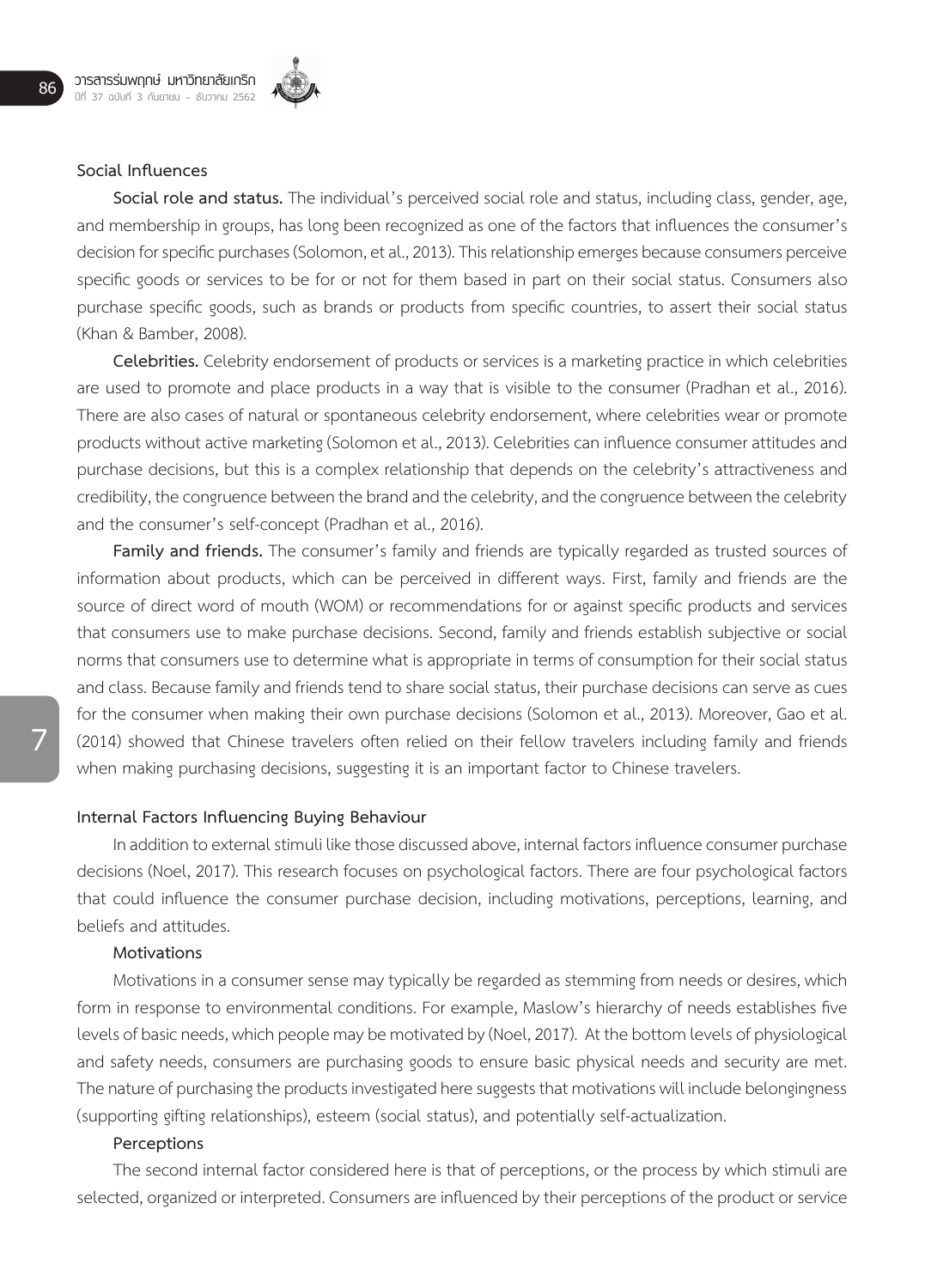and its characteristics. For example, some product-related perceptions include product quality (how suitable, durable and well-made the product is, especially compared to similar choices in the market), product value (what the consumer receives in comparison to what they pay), perceived trust (willingness to believe that the product is fit for purpose and/or that the seller will stand by it) and social value (what the product implies socially) (Solomon et al., 2013).

# **Learning**

The third internal factor that is anticipated to influence the consumer purchase decision is that of learning, or a relatively permanent change in a behaviour as a result of experience. Learning occurs through a process of encountering new experiences and develops over time, and therefore is not immediate (Solomon et al., 2013). The learning process can cause changes in consumer decisions based on what is learned (Noel, 2017).

# **Beliefs and attitudes**

The fourth factor that is expected to influence the consumer purchase decision is beliefs and attitudes, which can be defined as a lasting, general evaluation of people (including oneself), objects or issues (Solomon et al., 2013). Beliefs and attitudes about consumer decisions tend to be functional (based on evaluation of whether the product is fit for purpose) and social (whether the product is socially acceptable). Beliefs and attitudes from a variety of processes, including social processes (adopting existing attitudes and beliefs from others), cognition and learning experiences (Solomon et al., 2013).

#### **Conceptual Framework and Hypotheses**

The literature review was used to formulate a conceptual framework that represents the expected relationships between the study constructs (Figure 1). Hypotheses were also proposed based on the literature review and the factors observed within it.

The first cluster of factors that is considered is the external factors, which are stimuli in the external environment (not including marketing or advertising stimuli). Therefore,

*H1: External factors can positively influence Chinese tourist buying behavior toward Thai products.* 

Country of origin (COO) effects are expected to come from tourist perceptions of the government policy, economic, technology, and human factors dimensions of the research, based on existing literature (Elliot & Cameron, 1994; Verlegh & Steenkap, 1999; Truong et al. 2018). The first hypothesis is stated as:

*H1a : County of origin can positively influence Chinese tourist buying behavior toward Thai products.* 

The second set of factors considered is the social factors, which include the social role and status (both attributed and self-identified) of the consumer and the effect of reference groups (celebrities and family and friends). These factors have also been shown to influence consumer purchase decisions, including in the population studied (Khan & Bamber, 2008; Gao et al., 2014; Pradhan et al., 2016). The second hypothesis is stated as:

*H1 b : Social factors can positively influence Chinese tourist buying behavior toward Thai products.* 

The third set of factors that is investigated here is internal psychological factors. These factors, which include motivations, perceptions, learning, and attitudes and beliefs, are potentially among the strongest influences on the consumer purchase decision. Previous research has also demonstrated that they are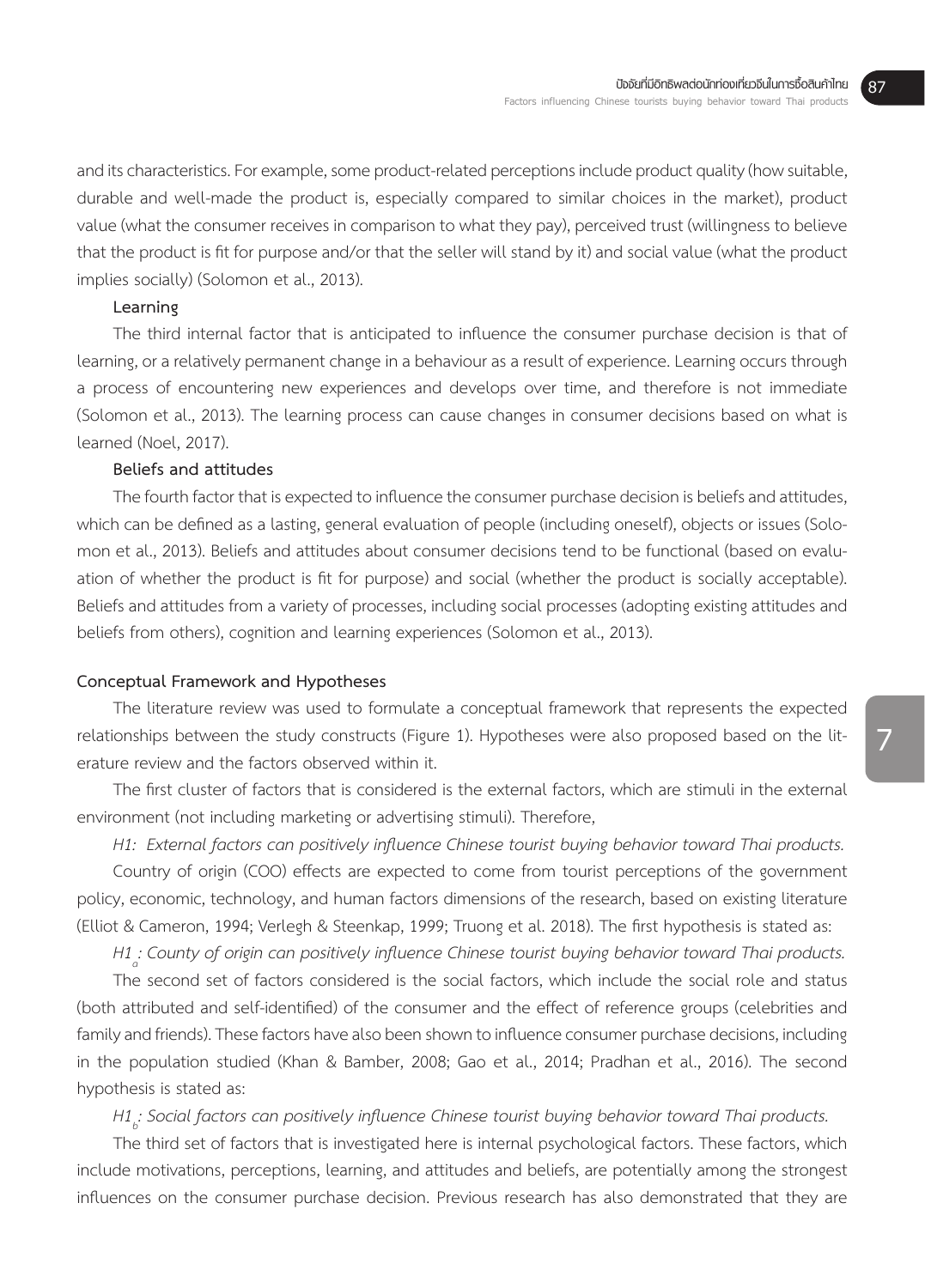highly influential (Choi et al., 2008; Lin & Chen, 2009; Hoek et al., 2013; Kumar & Ghodeswar, 2015). These factors also form during the experience of the tourism experience, making it more likely that they will influence purchase decisions. The third hypothesis is stated as:

*H2: Internal factors can positively influence Chinese tourist buying behavior toward Thai products. H2* : Psychological factors can positively influence Chinese tourist buying behavior toward Thai products.



**Figure 1** Conceptual framework of the paper

#### **Research Methodology**

This research used a self-administered questionnaire as the research instrument. The self-administered questionnaire was chosen for this study because of its time efficiency; because the participant fills out the form on their own, the researcher can collect several questionnaires simultaneously or collect data over a longer period, which means that more data can be collected (Cooper & Schindler, 2013).

The population being sampled for this study is Chinese tourists to Thailand in 2018, which was estimated at 10.4 to 10.6 million people. This can be considered an infinite population for sampling purposes (McClave et al., 2018). A standard sample calculation for an infinite or large but unknown population is:  $\frac{z^2pq}{r^2}$  where Z = the critical Z-score for the confidence level, E = margin of error, and pq = probability of selecting a question (McClave et al., 2018). Using a 95% confidence level, 5% margin of error, and 50% probability, the sample size was:  $\frac{1.96^2 (.50)}{(.50)^2}$  384.16 Inferential statistical techniques are used to investigate relationships between variables, which can be applied across the population. The inferential statistical tool was linear regression, which is a tool that estimates an outcome variable (dependent variable) from one or more predictor variables (independent variables) (McClave et al., 2018). Questionnaires were distributed online from October to December 2018 and a total of 202 completed questionnaires were returned it represents around 7% margin of error.  $E^2$ 

#### **Data Analysis**

Gender. The sample was composed of slightly more female respondents ( $n = 112$ , 55%) than male respondents (n = 90, 45%). While this was slightly unequal, a chi-square test showed that it was not significantly different from a uniform distribution ( $\chi^2$  = 2.395, p = .122).

**Monthly income.** Monthly income was calculated in yuan. About half of the sample had a monthly income of 20,001 yuan or above (n = 94, 47%). Another quarter of the sample had income of 15,001 to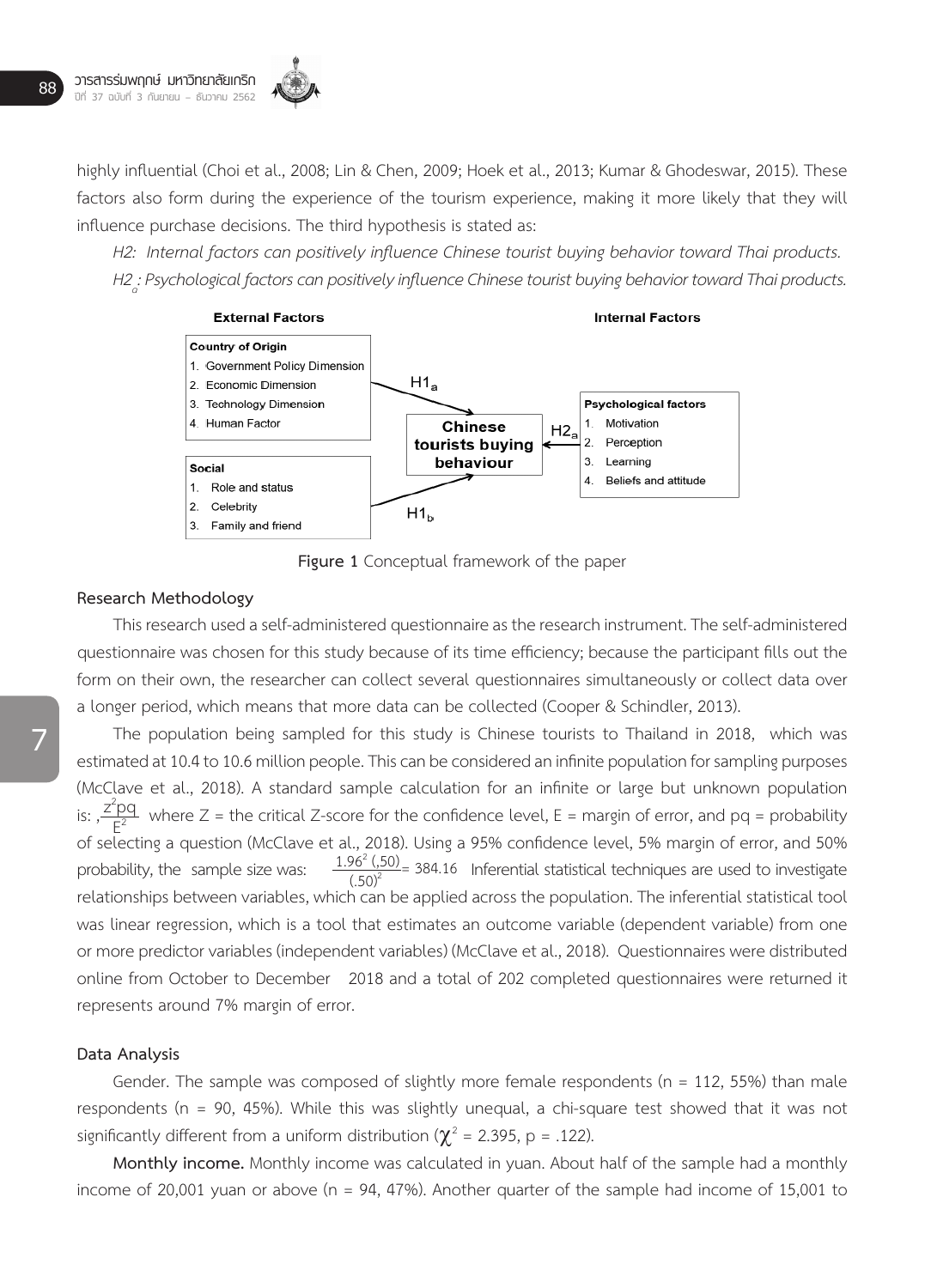20,000 yuan (n = 50, 25%). The remaining portion of the sample had income of 10,001 to 15,000 yuan  $(n = 25, 12\%)$ , 5,001 to 10,000 yuan  $(n = 21, 10\%)$  or 5,000 yuan or below  $(n = 12, 6\%)$ . Thus, about seven in ten respondents had income of above 15,000 yuan per month. Since average income in China is about 21,597 yuan (Wen & Reinhold, 2018), it can be stated that participants have around average income.

**Education.** The sample was highly educated, with nearly nine in ten having either a Bachelor's degree (n= 85, 42%), Master's degree (n = 78, 39%) or higher than a Master's degree (n = 14, 7%). Only 25 respondents (125) had less than a Bachelor's degree.

## **Hypothesis Testing Results**

# **Hypothesis 1 (External Factors)**

There were two sub-hypotheses related to this test, which addressed country of origin (Hypothesis 1a) and social factors (Hypothesis 1b).

Hypothesis 1a (Country of Origin and Consumer Buying Behavior)

The results show partial acceptance of H1a. The technology dimension had the strongest effect on consumer buying behavior, followed by human factors. However, government policy and the economic dimension were not significant.

| (Constant) | B      | Std. Error | <b>Beta</b> |          | Sig. |
|------------|--------|------------|-------------|----------|------|
| G          | .091   | .084       | .089        | 1.080    | .281 |
| ED         | $-130$ | .100       | $-.113$     | $-1.300$ | .195 |
| TD         | .380   | .071       | .349        | 5.367    | .000 |
| HF.        | .327   | .071       | .370        | 4.596    | .000 |

**Table 1** Hypothesis 1a coefficients

a. Dependent Variable: Consumer Buying Behavior

 $R^2 = .322$ 

Adjusted  $R^2$  = .308

 $p$  value = .000

 $F = 23.398$ 

#### **Hypothesis 1b (Social Factors)**

Based on this finding, H1b was partially accepted. The only dimension that was significant was family and friend, while role and status and celebrity were not significant.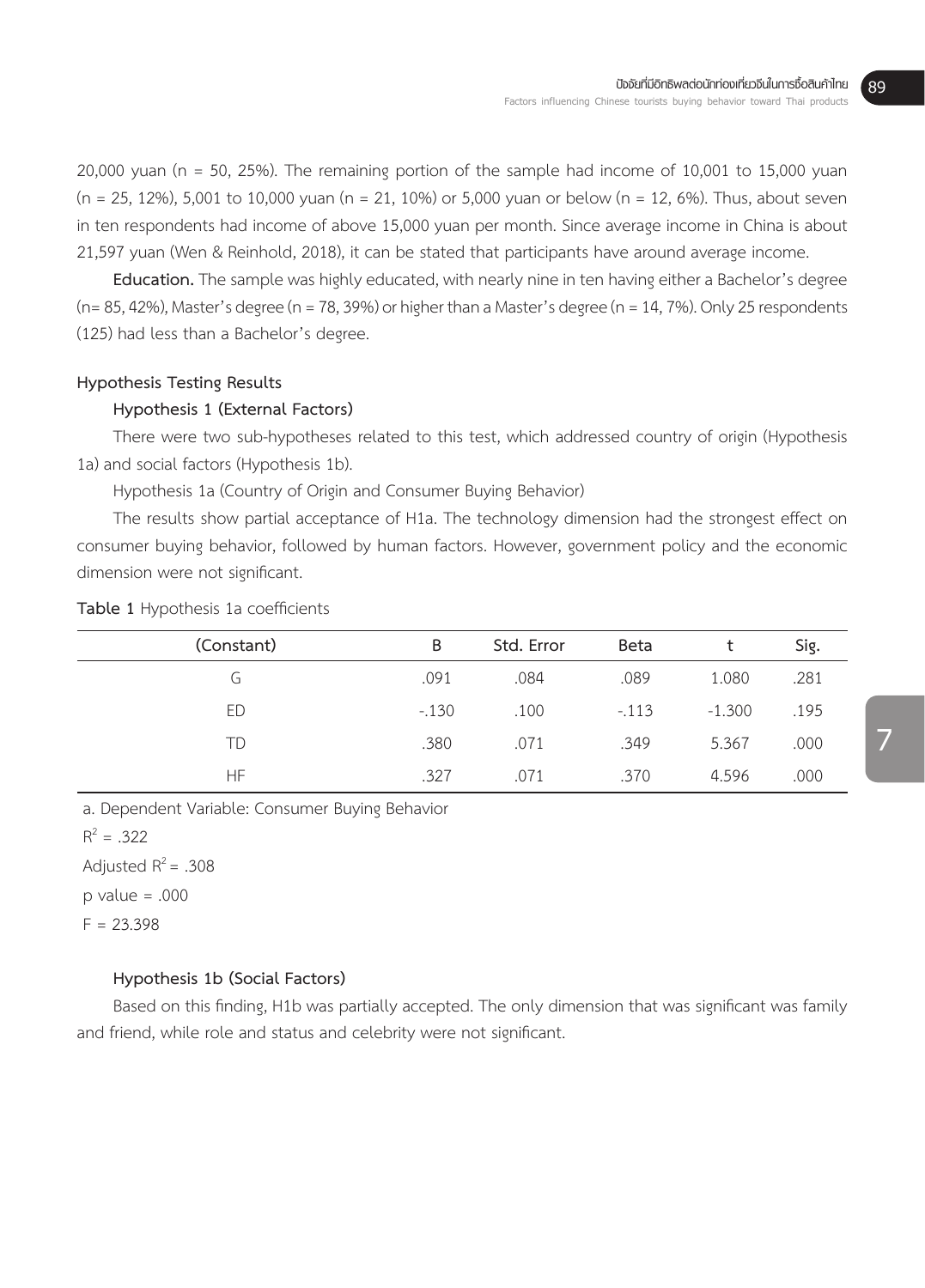

#### **Table 2** Hypothesis 1b

|                   | B    | Std. Error | <b>Beta</b> |       | Sig. |
|-------------------|------|------------|-------------|-------|------|
| Role and status   | .011 | .061       | .013        | .186  | .853 |
| Celebrity         | .033 | .054       | .042        | .621  | .536 |
| Family and Friend | .397 | .065       | .431        | 6.073 | .000 |

a. Dependent Variable: Consumer Buying Behavior

 $R^2 = .203$ 

Adjusted  $R^2$  = .191

 $p$  value = .000

 $F = 16.846$ 

#### **Hypothesis 2 (Internal Factors)**

Hypothesis 2 can be accepted. Three out of four of the internal factors dimensions identified were significant, and the model had strong predictability. It can be stated that perception, motivation, and beliefs and attitudes were significant predictors of consumer behavior.

#### **Table 3** Hypothesis 2 coefficients

|                      | Β        | Std. Error | <b>Beta</b> |        | Sig. |
|----------------------|----------|------------|-------------|--------|------|
| Motivation           | .282     | .058       | .276        | 4.842  | .000 |
| Perception           | .509     | .077       | .459        | 6.604  | .000 |
| Learning             | $-0.006$ | .040       | $-.007$     | $-145$ | .885 |
| Beliefs and attitude | .195     | .067       | .176        | 2.909  | .004 |

a. Dependent Variable: Consumer Buying Behavior

 $R^2 = .640$ 

Adjusted  $R^2$  = .633  $p$  value = .000

 $F = 87.582$ 

#### **Conclusion And Discussion**

# **Country of Origin (COO) effects (Hypothesis 1a)**

The findings showed that there were positive COO effects of the technology and human factor dimensions on the consumer choice of Made in Thailand products, with a moderate effects size. However, the government policy and economic dimensions were not significant in the consumer buying decision. These findings were generally consistent with the body of historic research, which has shown that COO effects can influence consumer attitudes, perceptions, and buying intentions for choosing different products (either positively or negatively) (Verlegh & Steenkap, 1999).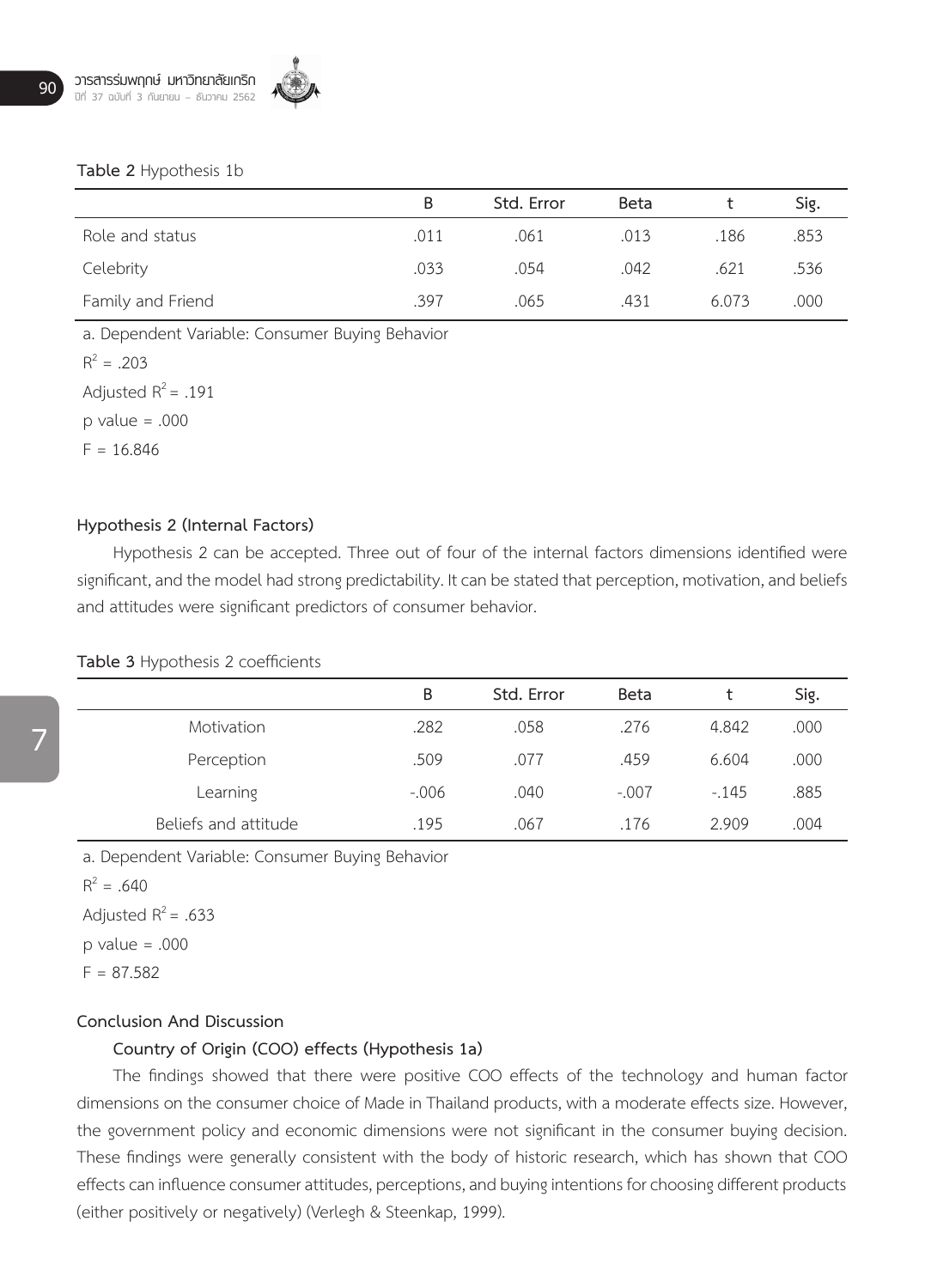There are explanations from the literature that can help explain why some factors were or were not significant. Technology perceptions of the COO, for example, are known to affect purchase decisions especially for technology-based products such as automobiles (Wang & Yang, 2008). For example, consumers may choose technology products from countries that have a high perception for their technology base. Human factors are known to influence tourist decisions particularly strongly (Hall, 2014). For Thailand, which is positioned as the 'land of smiles', friendliness and welcoming may be particularly important (Boon-Itt & Rompho, 2012). Thus, it is reasonable that these two factors had a positive effect on consumer buying decisions. In contrast, government policy and economic factors may be more important for other types of decisions such as investment decisions, although there are some policies like tax and duty exemptions that reduce the apparent cost of goods (Dombrovski & Hodzic, 2010).

#### **Social factors (Hypothesis 1b)**

Social factors included the effect of social norms as indicated by reference groups including social role and status, family and friends, and celebrities. The literature review had suggested that each of these reference groups or social influences could have a significant effect, but only family and friends had a significant (though weak) effect on the consumer buying decisions.

The consumer's family and friends had a significant positive effect on their buying decisions for Made in Thailand products. There are many reasons why family and friends are important for the consumer decision. Family and friends provide WOM and product recommendation, but importantly, they are the source of social (or subjective) norms that establish what kinds of consumption choices are appropriate (Solomon et al., 2013). These findings are consistent with previous studies, which have shown that Chinese tourists rely on fellow travelers including family and friends to make their purchase decisions (Gao et al., 2014).

The insignificant effect of celebrities on the consumer purchase decision is also not surprising. This is because celebrity endorsements have an inconsistent effect on consumer purchase decisions (Pradhan et al., 2016). These inconsistent effects depend on the characteristics of the celebrity, the brand, and the congruence between them. Given the wide variety of potential celebrity inputs and lack of active celebrity endorsement programs, it is not surprising that there was no detectable effect. The lack of effect from social role and status was more surprising, given that consumers do purchase at least some goods as a tool to reinforce their social status. One possibility for this finding is that Thailand as a country of origin is not high profile enough to trigger social status concerns (Khan & Bamber, 2008). Thus, consumers would be purchasing Made in Thailand based on their personal preferences and the characteristics of the goods rather than their COO perceptions. This study was not designed to examine the interaction of COO and social factors in the purchase decision, but this could be a good opportunity for further research.

#### **Psychological factors (Hypothesis 2)**

The second hypothesis investigated the effect of psychological factors, including motivations, perceptions, learning, and beliefs and attitudes, on the consumer purchase decision for Made in Thailand products. The findings showed that motivation, perception, and beliefs and attitudes had a significant, strong positive effect on the consumer purchase decision, although learning did not have a significant effect.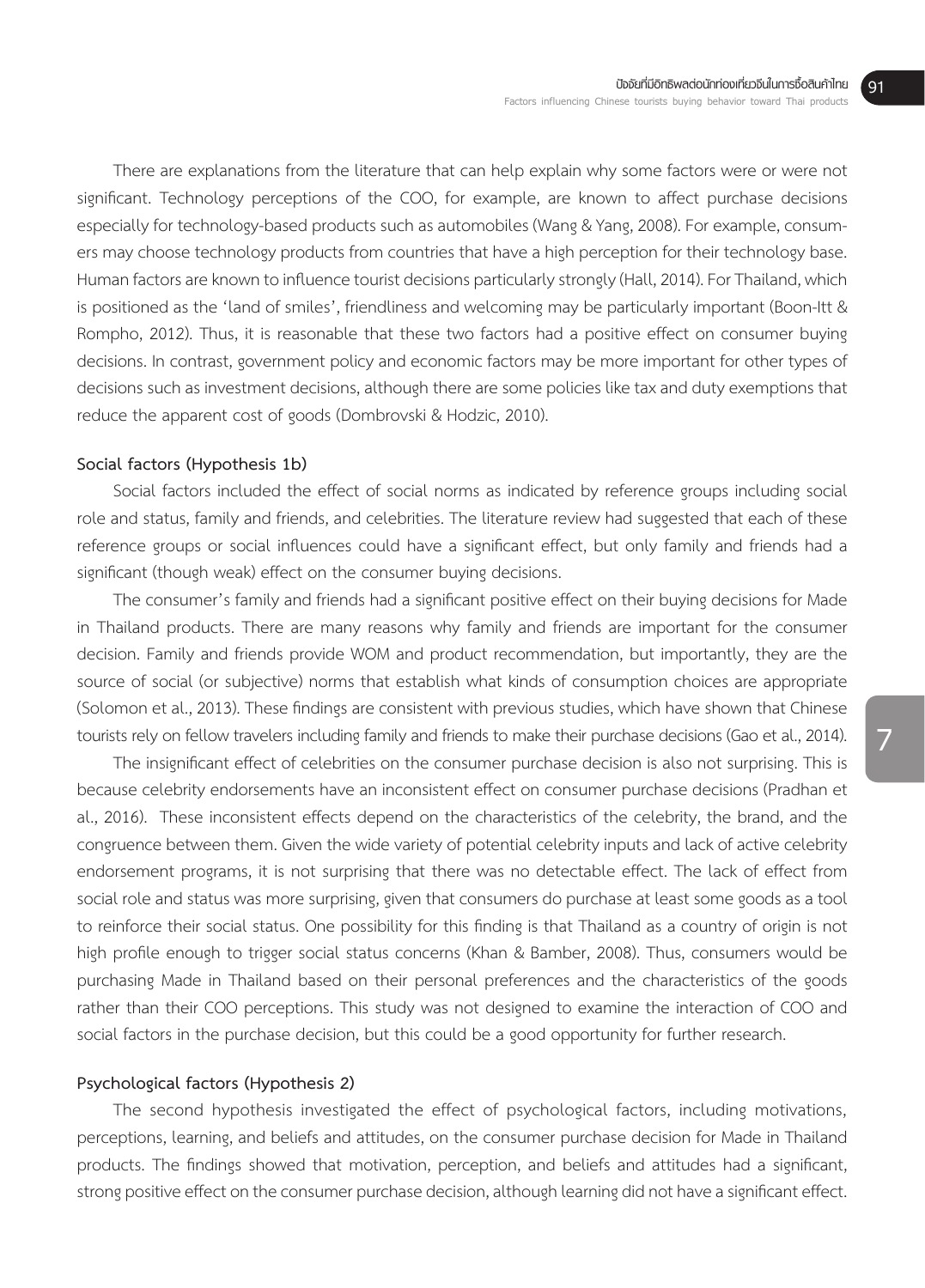

The perception, motivation, and beliefs and attitudes factors were supported by the literature. For example, one motivation that is known to influence buying behavior is the intent to gift products purchased, which plays into meeting social belonging (esteem) and self-actualization needs (Choi et al., 2008). Thus, the value of the product as a gift would depend on factors like recipient preferences and novelty. Similarly, perceptions of the product could influence the purchase decision (Lin & Chen, 2009). While Lin and Chen (2009) investigated green perceptions, in this case the relevant perception could be authenticity – the product being a "real" souvenir from Thailand would have authenticity value for the recipients. Previous studies have also shown that beliefs and attitudes about the product or service influence the purchase decision (Hoek et al., 2013; Kumar & Ghodeswar, 2015; Noel, 2017). For example, consumers' environmental beliefs influence the willingness to pay for green products (Hoek et al., 2013). Thus, the findings in this research are consistent with the previous studies, which have shown that consumers are influenced by their internal psychological status when they make purchase decisions. These findings added to the literature by showing that the effect of perception was stronger than that of motivation or beliefs and attitudes. These factors have not been compared directly in the context of consumer decisions for souvenirs previously.

The only factor that was not significant was learning. This was surprising given that learning has been shown to be a factor in tourist purchase decisions (Kumar & Ghodeswar, 2015). However, it is relevant that the previous study was based on repurchase decisions for a tourist service, rather than for goods. This difference could be why learning was not significant for the consumer buying behavior.

#### **Recommendation**

This study showed that country of origin, social factors, and psychological factors affected the purchase decision for Made in Thailand souvenirs. Of these factors, the strongest effect was seen for psychological factors, suggesting that individual psychology rather than external factors are the most important factors for consumer purchase decisions.

Two recommendations stem from the effect of the external factors studied here. The first recommendation is that the marketing of Made in Thailand should emphasize the human factors dimensions of the Thai country of origin perception, and the technology dimension where appropriate. These two factors were the significant factors in the purchase decision, with human factors being more important. The role of technology is not likely to be important in marketing of non-technology products, but it could be highly relevant for technology products. However, the human factors dimension, incorporating the culture and friendliness of Thai culture, is highly relevant for the desirability of non-technology souvenirs. The role of family and friends in product selection should also be considered as it could be used to promote products. For example, referral programs that encourage previous customers to recommend specific products or services and provide incentives such as coupons for future purchases could be an effective way to promote products.

Another recommendation comes from the internal factors. Marketers could use these factors as a way to promote products. For example, understanding the motivation of gift giving could help marketers position products made in Thailand as appropriate, thoughtful gifts for specific participants. Furthermore, perceptions, beliefs and attitudes could be influenced through practices like consumer education. For example, sellers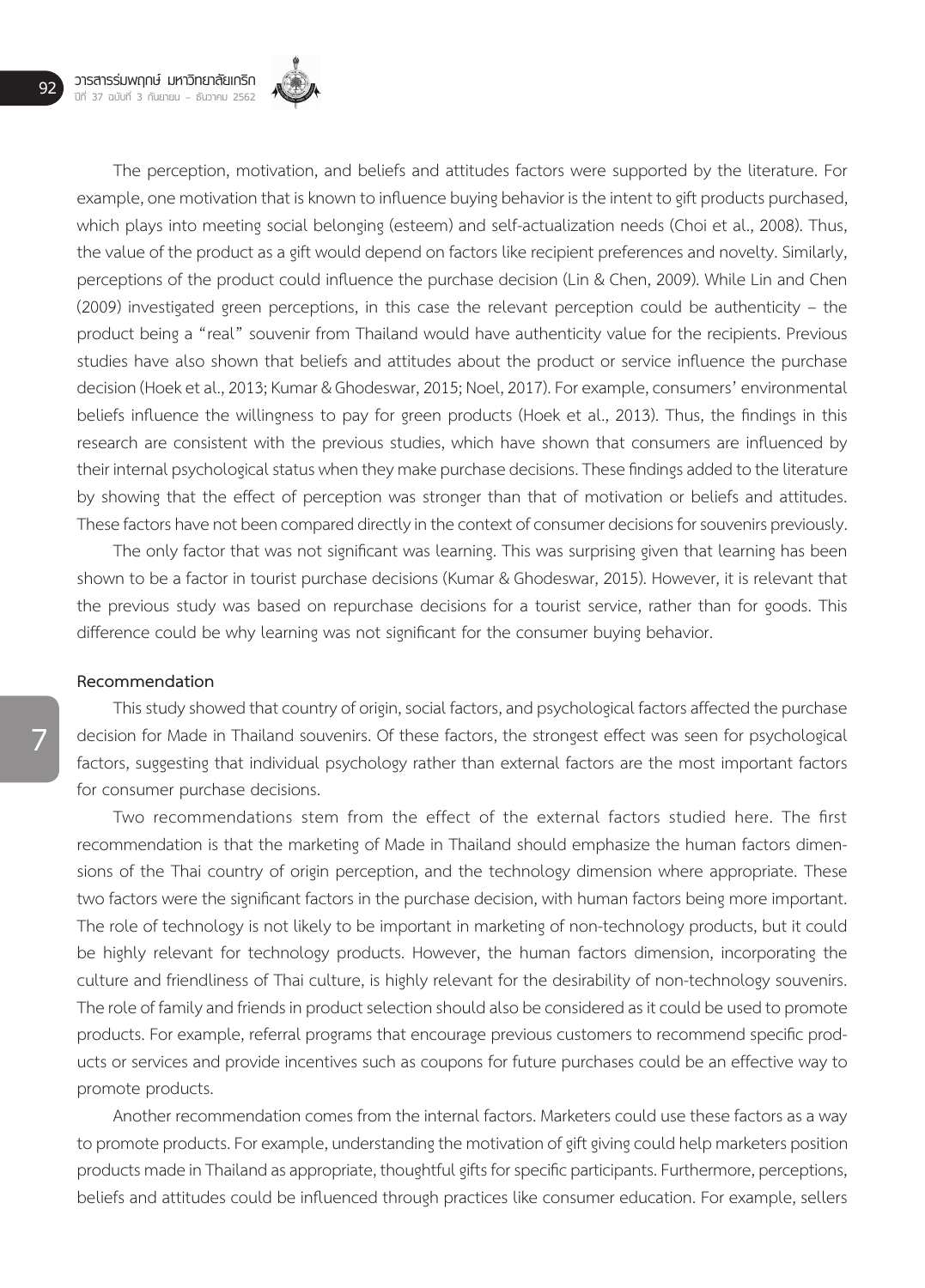of "Made in Thailand" products could promote their products by highlighting the makers and manufacturing process, introducing human interest and knowledge about how products are made.

# **References**

- Ahmed, S. A., & d'Astous, A. (2008). Antecedents, moderators and dimensions of country-of-origin evaluations. *International Marketing Review,* 25(1), 75-106.
- Boon-Itt, S., & Rompho, N. (2012). Measuring servcie quality dimensions : An empirical analysis of the Thai hotel industry. *International Journal of Business Administration,* 3(5), 52.
- Bryman, A., & Bell, E. (2015). *Business research methods* (4th ed.). New York : Oxford University Press.
- Choi, T. M., Liu, S. C., Pang, K. M., & Chow, P. S. (2008). Shopping behaviors of individual tourists from the Chinese Mainland to Hong Kong. *Tourism Management*, 29(4), 811-820.

Cooper, D. R., & Schindler, P. (2013). *Business research methods* (12th ed.). London : McGraw-Hill.

- Dombrovski, R., & Hodzic, S. (2010). Impact of value added tax on tourism. *International Business and Economics Research Journal,* 9(10), 131-138.
- Elliot, G. R., & Cameron, R. C. (1994). Consumer perception of product quality and the country-of-origin effect. *Journal of International Marketing,* 2(2), 49-62.
- Gao, H., Huang, S., & Brown, G. (2014). *Making the right decision : An exploratory study of gift purchase behaviour by Chinese tourists. CAUTHE 2014 : Tourism and Hospitality in the Contemporary World : Trends, Changes and Complexity Brisbane Australia, 208-218.*
- Hall, C. M. (2014). *Tourism and social marketing.* London : Routledge.
- Han, H., Lee, S., & Lee, C. (2011). Extending the theory of planned behavior : Visa exemptions and the traveller decision-making process. *Tourism Geographies,* 13(1), 45-74.
- Hoek, J., Roling, N., & Holdsworth, D. (2013). Ethical claims and labelling : An analysis of consumers' beliefs and choice behaviours. *Journal of Marketing Management,* 29(7-8), 772-792.
- Khan, H., & Bamber, D. (2008). Country of origin effects, brand image, and social status in an emerging market. Human Factors and Ergonomics in Manufacturing and Service Industries, 18(5), 580-588.
- Kumar, P., & Ghodeswar, B. M. (2015). Factors affecting consumers' green product purchase decisions. *Marketing Intelligence and Planning,* 33(3), 330-347.
- Lin, L., & Chen, y. (2009). A study on the influence of purchase intentions on repurchase decisions : The moderating effects of reference groups and perceived risks. *Tourism Review,* 4(3), 28-48.
- Mc Clave, J. T., Benson, P. G., & Sincich, T. (2018). *Statistics for business and economics* (13th ed.). New York : Pearson.
- Ministry of Tourism Sports (2018). *Tourism receipts from international tourist arrivals by expenditure item 2017.* (2018, 11 April) Retrieved from https://www.mots.go.th/more\_news.php?cid= 506&filename=index.
- Noel, H. (2017). *Basics marketing 01 : Consumer behaviour.* London : Bloomsbury Publishing.
- Pradhan, D., Duraipandian, I., & Sethi, D. (2016). Celebrity endorsement : How celebrity-brand-user personality congruence affects brand attitude and purchase intentions. *Journal of Marketing Communications,*  22(5), 456-473.